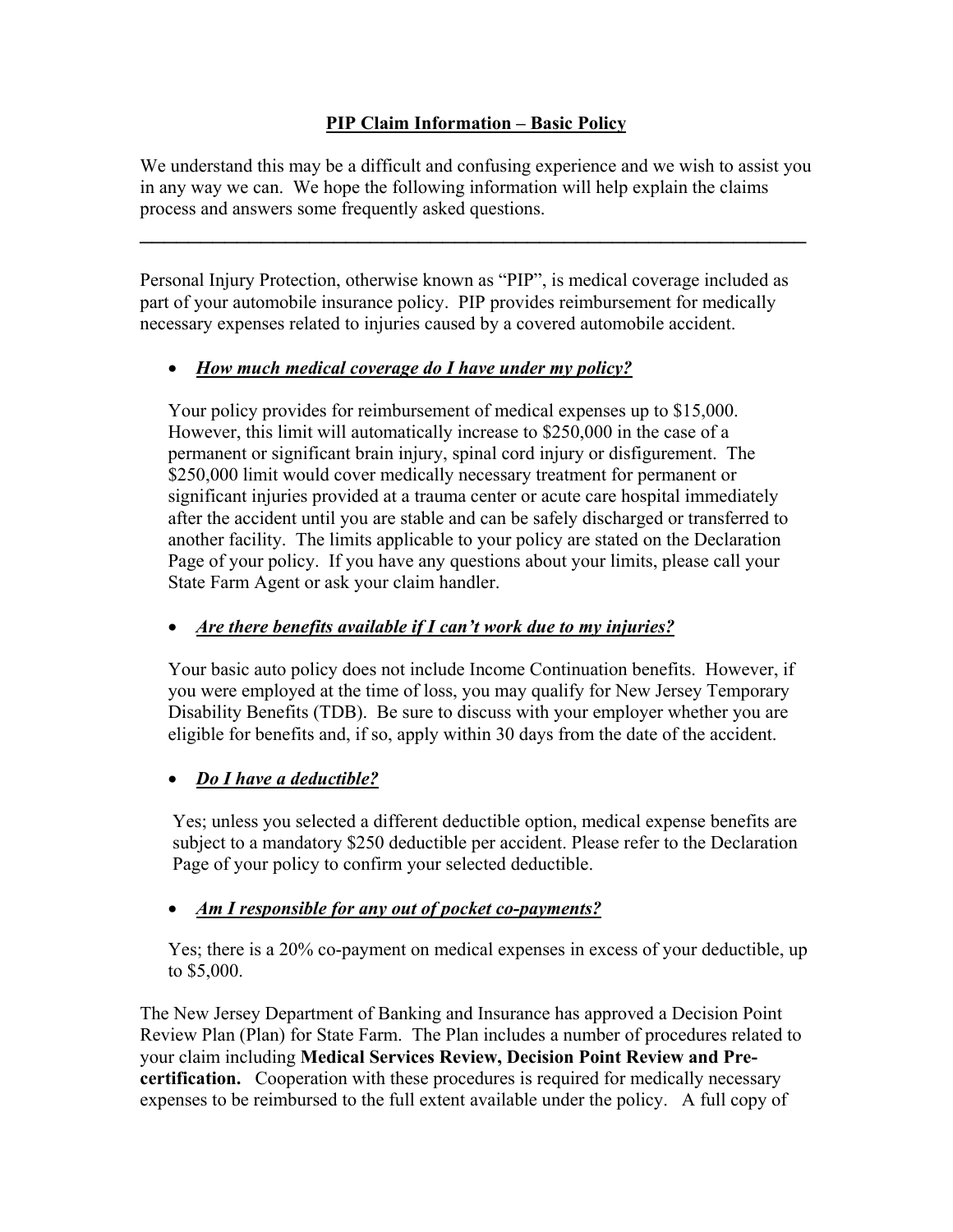the Plan can be accessed at www.statefarm.com/claims/njpip.htm or can be requested from State Farm by calling 1-888-326-0152.

# • *What is a medical services review?*

Medical services review is the process by which we collect essential claim information, the facts of the accident, the nature and cause of your injury, your diagnosis and anticipated course of treatment. A medical services review is required for all claims and must be completed as promptly as possible after the accident. The medical services review will help us determine whether your injury and treatment are subject to Decision Point Review or Pre-certification. A medical services review may also be repeated every 60 days while your claim remains open to obtain updated information concerning your medical condition.

## • *How do I meet the medical services review requirement?*

You must provide essential claim information to State Farm (including the facts of the accident, the nature and cause of your injury, the diagnosis and anticipated course of treatment) as promptly as possible after the accident. If not provided promptly, a **25% co-payment** may apply when information is received more than 30 days after the accident or **50% co-payment** when received more than 60 days after the accident or not received at all.

# • *What is Decision Point Review?*

The New Jersey Department of Banking and Insurance has published a set of medical treatment guidelines, known as Care Paths, as the standard course of care for soft tissue injuries of the neck and back. They also published general guidelines for the administration of certain types of diagnostic testing.

The Care Paths include stages or points during your treatment where a decision must be made about the continuation or choice of further treatment. At these "decision points", your medical provider is required to notify and consult with State Farm regarding proposed treatment or testing. This process of consultation and decisionmaking between State Farm and your medical provider is known as *Decision Point Review*. The use of diagnostic tests specified in Department regulations are also subject to Decision Point Review.

A copy of the Care Paths is available at the NJ Dept of Banking and Insurance website,

http://www.nj.gov/dobi/aicrapg.htm.

# • *What is Pre-certification?*

*Pre-certification* is a process by which your medical provider submits prior notification to State Farm for certain types of treatment, testing and durable medical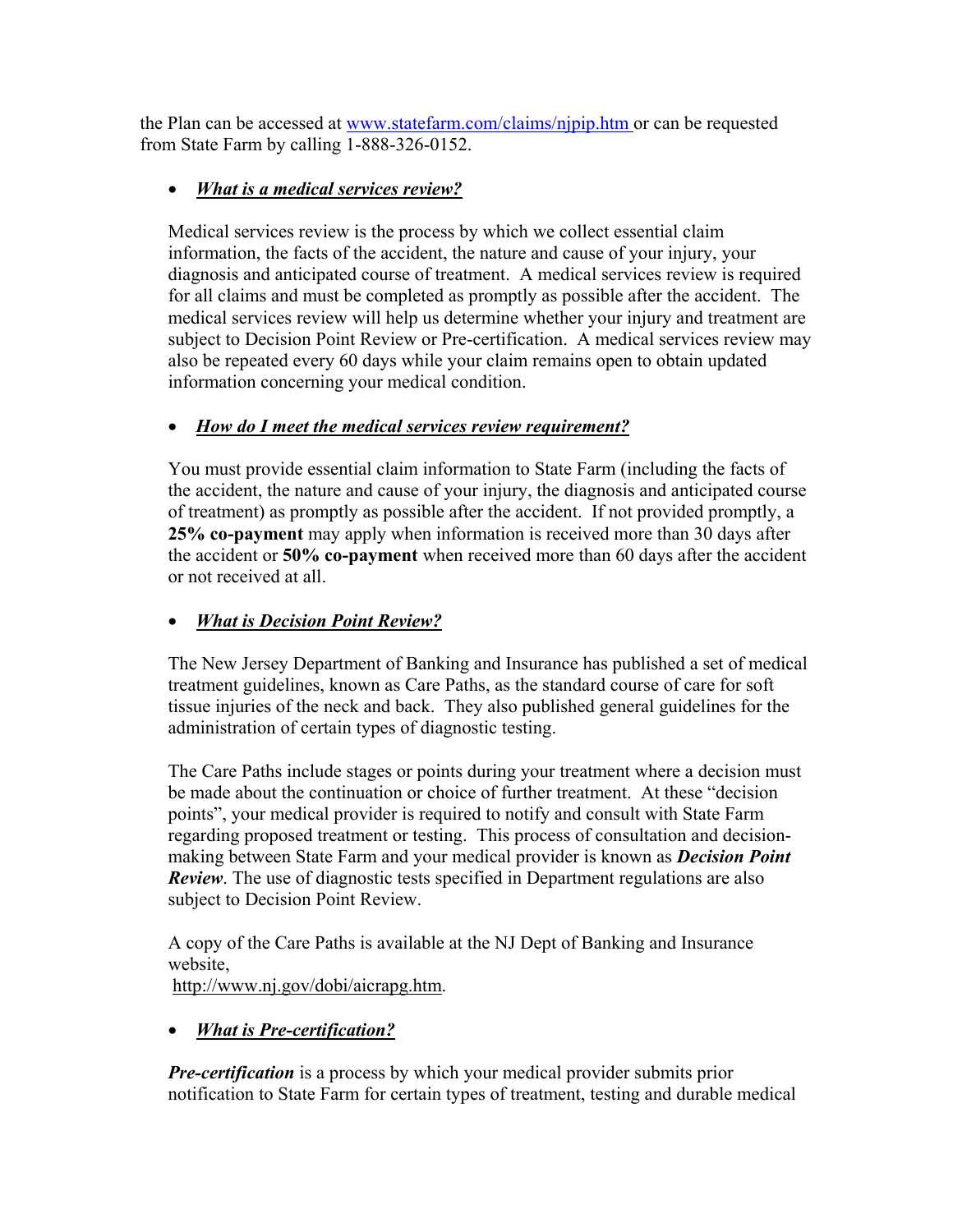goods not subject to Decision Point Review. *Pre-certification* applies to the following:

- (a) non-emergency inpatient and outpatient hospital care;
- (b) non-emergency surgical procedures;
- (c) outpatient care, including follow-up evaluations, for soft tissue/disc injuries of the insured person's neck, back and related structures not included within the diagnoses covered by the Care Paths;
- (d) temporomandibular disorders; any oral facial syndrome
- (e) carpal tunnel syndrome;
- (f) outpatient psychological/psychiatric testing and/or services;
- (g) home health care;
- (h) durable medical goods with an aggregate cost or monthly rental in excess of \$75.00, including durable medical equipment and associated supplies, prosthetics and orthotics;
- (i) non-medical products, devices, services and activities and associated supplies, not exclusively used for medical purposes or as durable medical goods with an aggregate cost or monthly rental in excess of \$75.00, including but not limited to the following:
	- 1. vehicles,
	- 2. modifications to vehicles,
	- 3. durable goods,
	- 4. furnishings,
	- 5. improvements or modifications to real or personal property,
	- 6. fixtures,
	- 7. spa/gym memberships,
	- 8. recreational activities and trips,
	- 9. leisure activities and trips,
- (j) non-emergency medical transportation with a round trip transportation expense in excess of \$75.00;
- (k) non-emergency dental restoration;
- (l) physical, occupational, speech, cognitive or other restorative therapy, or body part manipulation, including follow up evaluations by the referring physician, except that provided for identified injuries in accordance with Decision Point Review; and
- (m)pain management treatment except that provided for identified injuries in accordance with Decision Point Review, including but not limited to the following:
	- 1. acupuncture,
	- 2. nerve blocks,
	- 3. manipulation under anesthesia,
	- 4. anesthesia when performed in conjunction with invasive techniques,
	- 5. epidural steroid injections,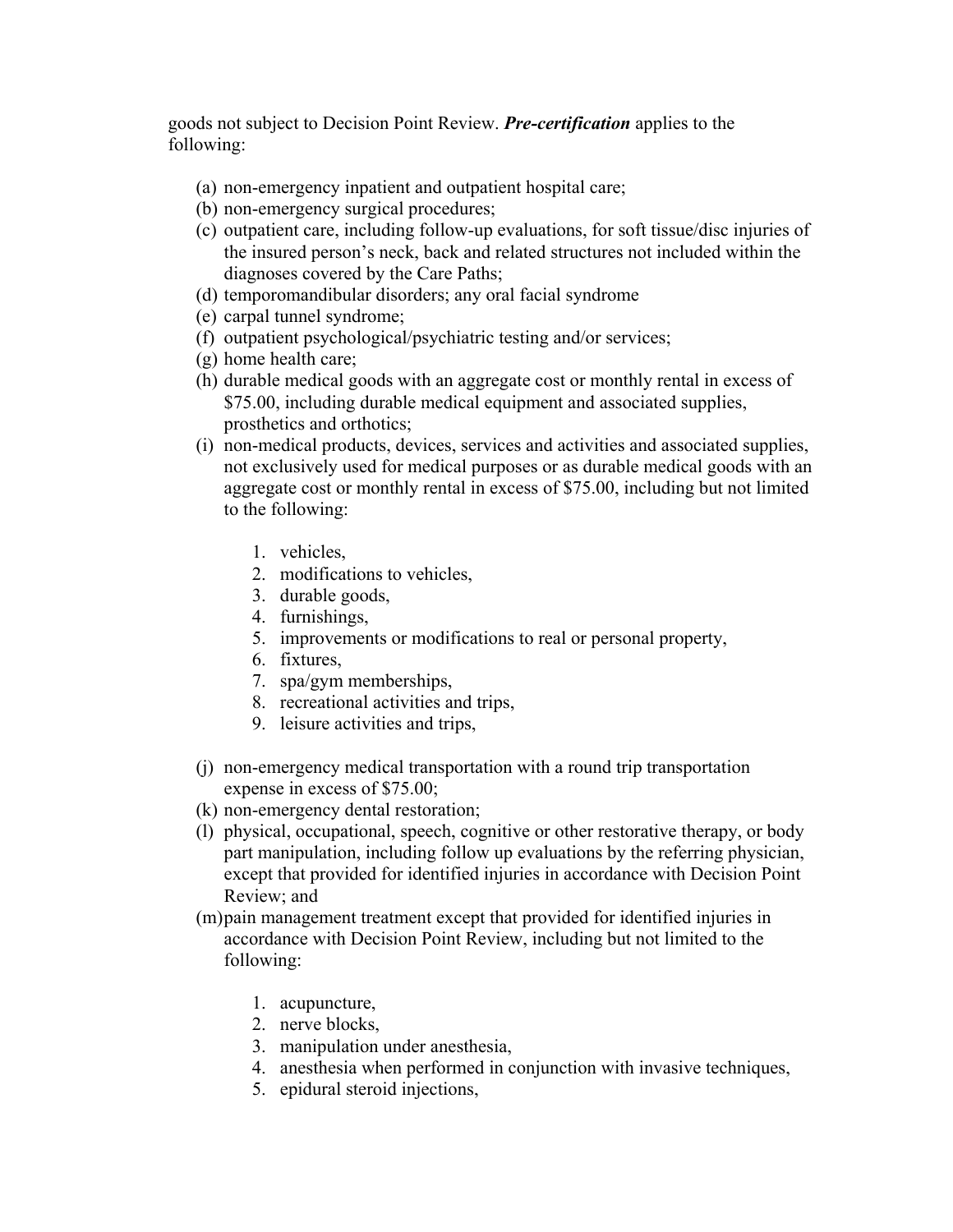- 6. radio frequency/rhyzotomy,
- 7. narcotics, when prescribed for more than three months,
- 8. biofeedback,
- 9. implantation of spinal stimulators or spinal pumps, and
- 10. trigger point injections

## • *Do the Decision Point Review/Pre-certification requirements apply to emergency care?*

No; the requirements do not apply to treatment administered during emergency care or to treatment within the first 10 days after the auto accident. Treatment within the first 10 days, however, may be reviewed retrospectively and must be medically necessary and as a result of the accident in order to be reimbursable.

#### • *Should my doctor submit Decision Point Review and Pre-certification notifications directly to State Farm?*

No; State Farm has selected Consolidated Services Group (CSG) to be our independent contractor for Decision Point Review and Pre-certification medical evaluations. Decision Point Review and Pre-certification notifications or requests must be submitted directly to CSG. For written notification, it must be submitted on the Attending Provider Treatment Plan form approved by the NJ Department of Banking and Insurance. The form will be supplied by State Farm or is available at www.statefarm.com/claims/njpip.htm, http://www.nj.gov/dobi/aicrapg.htm and www.medlogix.com.The form can also be requested from State Farm by calling 1- 888-326-0152. CSG can be reached by phone (877) 258-2378 or by fax (856) 910- 2501

Any medical bills associated with your claim should be submitted directly to State Farm.

## • *What should be included with the request?*

Your doctor should provide clinically supported findings to support the request for treatment, testing or durable medical goods. Failure to do so could result in a **50% co-payment penalty**. For a comprehensive list of information needed to process the request without application of penalty, please refer to State Farm's Plan. A copy is available at www.statefarm.com/claims/njpip.htm or can be requested from State Farm by calling 1-888-326-0152.

## • *What will CSG do with the request?*

CSG's medical staff will review the information supplied by your doctor in accordance with the standards of good practice, standard professional treatment protocol and established practice parameters utilized by CSG. Once their review is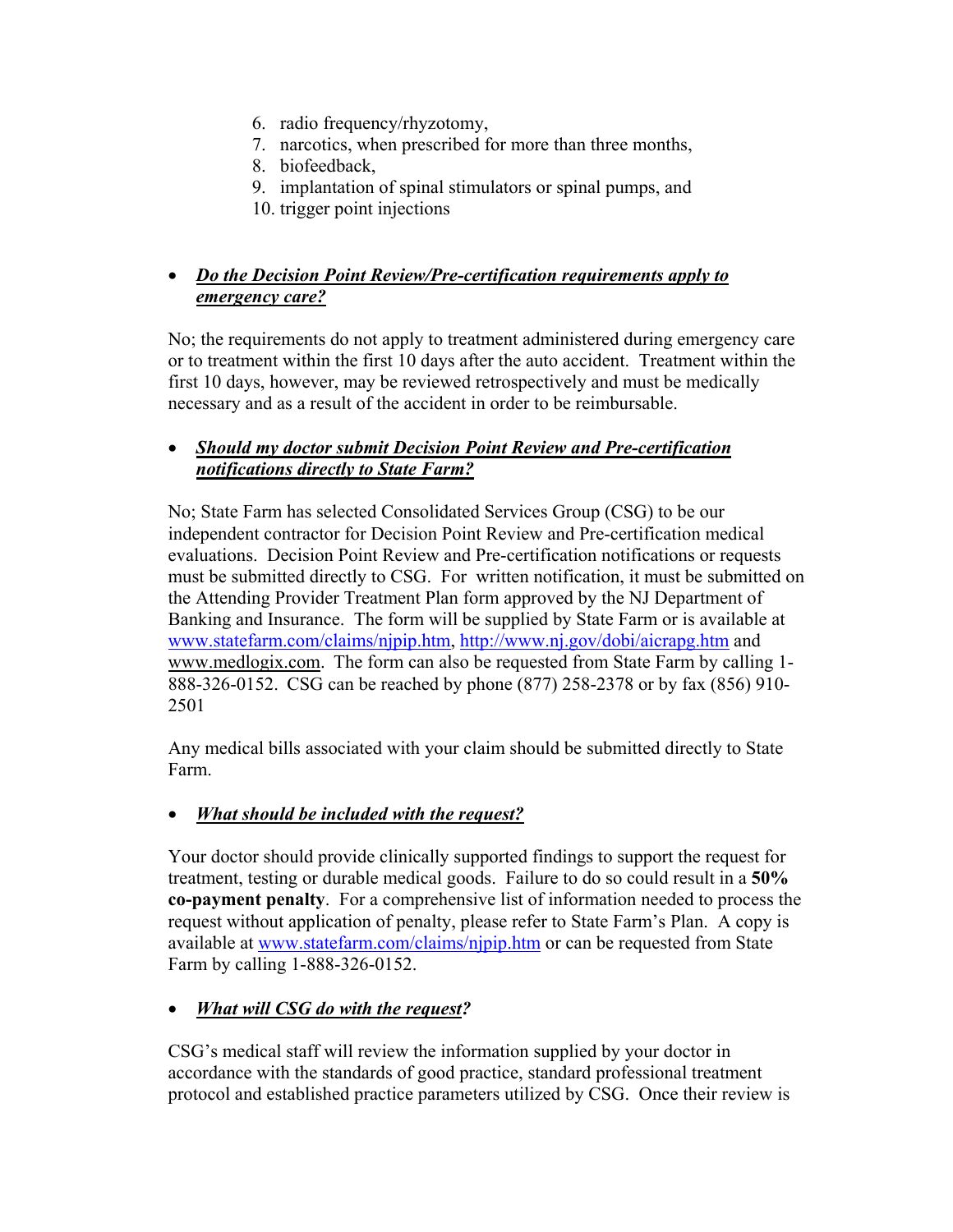completed, you and your doctor will be notified whether the treatment, testing or durable medical good was evaluated as medically necessary.

The Decision Point Review/Pre-certification evaluation is strictly a review of medical necessity by CSG on State Farm's behalf. Reimbursement for the expenses of medically necessary care is subject to the provisions of the auto insurance policy and New Jersey law including deductibles, co-payments, policy limits and the medical fee schedule. Reimbursement is also subject to a determination apart from medical necessity that the care is for injuries caused by a covered accident.

#### • *Once my doctor submits a Decision Point Review/Pre-certification request, how long does the review take?*

Within three (3) business days of receipt of the request, CSG will advise you and your provider in writing of the evaluation result. If CSG fails to respond to the request within three (3) business days, you may proceed with your treatment or test until such time an evaluation result is communicated.

#### • *What if my doctor doesn't agree with the Decision Point Review or Precertification evaluation?*

If your doctor has additional or clarifying information to support his or her position, he or she can utilize an internal appeal process. This process encourages your doctor to speak directly with a CSG Medical Director in hopes of reaching an agreement on your treatment plan.

In addition to an internal appeal, your doctor may also submit disputes to State Farm's Internal Dispute Resolution process. This process allows for your doctor to select another physician to review your case. Again, your doctor can submit any supporting documentation to the reviewing physician for consideration in the resolution of the dispute.

You also have the right to arbitrate the denial pursuant to New Jersey law and your policy contract, or utilize any other dispute resolution remedies applicable under New Jersey law.

For a complete list of appeal and dispute resolution options, you can request a copy of the Plan from State Farm by calling 1-888-326-0152 or access a copy at www.statefarm.com/claims/njpip.htm

#### • *What happens if my doctor does not submit a request for Decision Point Review or Pre-certification?*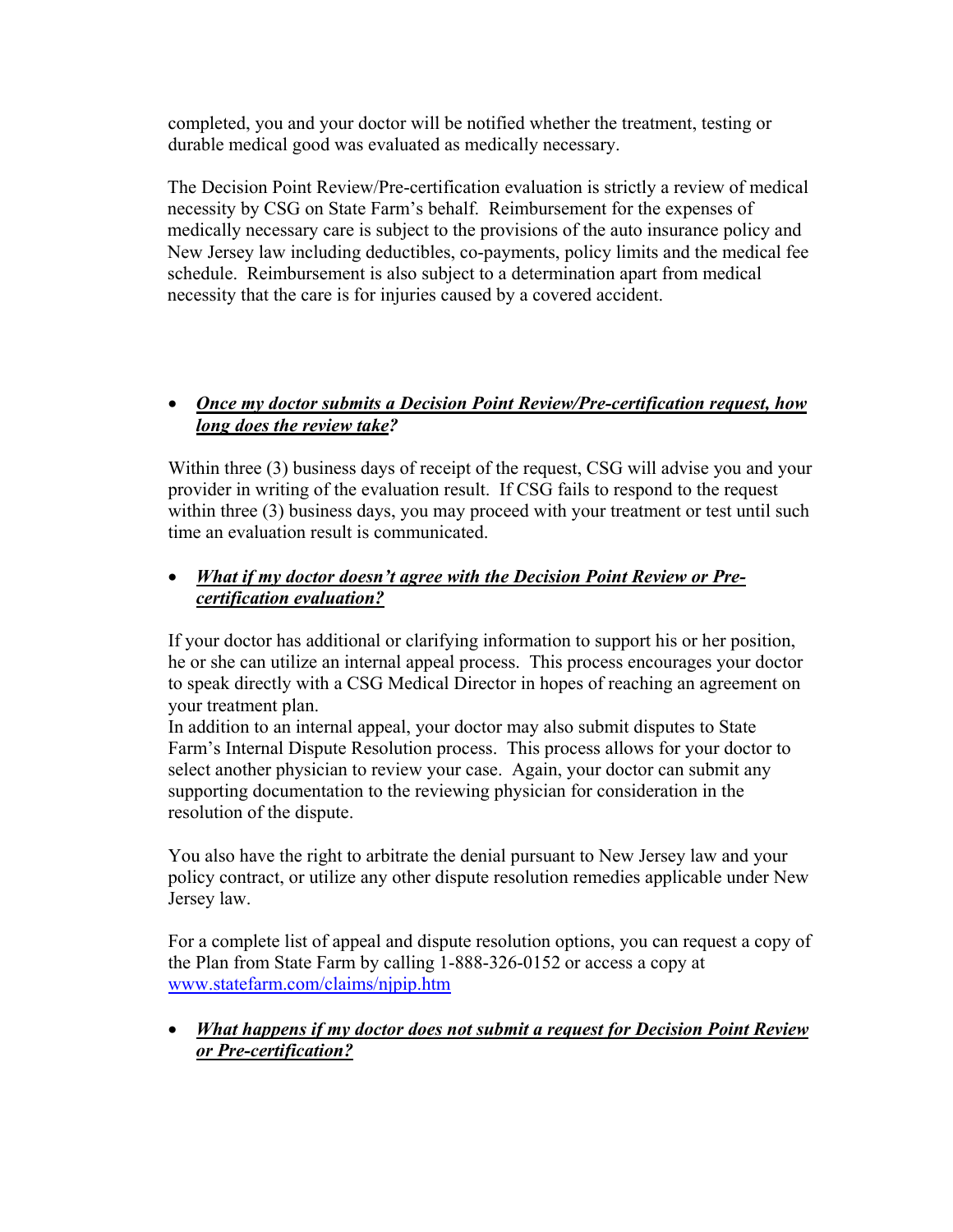If your doctor fails to submit requests in accordance with the Plan, payment of bills may be subject to a **50% penalty** co-payment even if the services provided are determined to be medically necessary.

## • *Can I go to any medical provider for services, testing and durable medical goods?*

Yes, however, while we do not select your provider(s) of medical services, testing, or durable medical goods, CSG has established relationships with pre-approved vendors who can provide **Durable Medical Goods**, **MRIs and CAT Scans.** 

If you obtain durable medical goods or diagnostic testing from the networks provided by CSG, you can **avoid a 30% co-payment penalty** that would otherwise apply.

You or your medical provider can arrange for delivery of durable medical goods, or find out the names and locations of the available MRI/CAT Scan imaging facilities by contacting CSG at 1-877-258-2378 or accessing their website at www.medlogix.com.

## • *What is an Independent Medical Opinion?*

In response to a request for Decision Point Review/Pre-certification, we may ask you to attend a second opinion medical examination with a doctor of our choosing. State Farm, or CSG, will notify you of the time, date, and place of examination. This exam will be scheduled within 7 days of CSG's receipt of the request or Attending Provider Treatment Plan form unless you agree to extend the time period. The exam will be at a location reasonably convenient to you and will be at our expense. The exam will be conducted by a practitioner in the same discipline as the medical provider who submitted the request. State Farm, or CSG, will promptly notify you and your treating provider whether the request was evaluated as medically necessary, but no later than three (3) business days after the examination. If the examining physician prepares a written report concerning the examination, you will be entitled to a copy.

# • *What happens if I don't attend the Independent Medical Examination?*

If the exam was scheduled as part of the Decision Point Review/Pre-certification process, State Farm will deny further reimbursement for treatment, diagnostic testing or durable medical goods if you have more than one unexcused failure to attend. State Farm's denial will apply to all treatment, diagnostic testing and durable medical goods relating to the diagnosis code(s), and corresponding family of codes, contained in the request or Attending Provider Treatment Plan form that necessitated the scheduling of the examination.

## • *What is considered an unexcused failure to attend the exam?*

Failure to attend a physical/mental examination scheduled to occur within thirty-five (35) calendar days from CSG's receipt of the Decision Point Review/Pre-certification